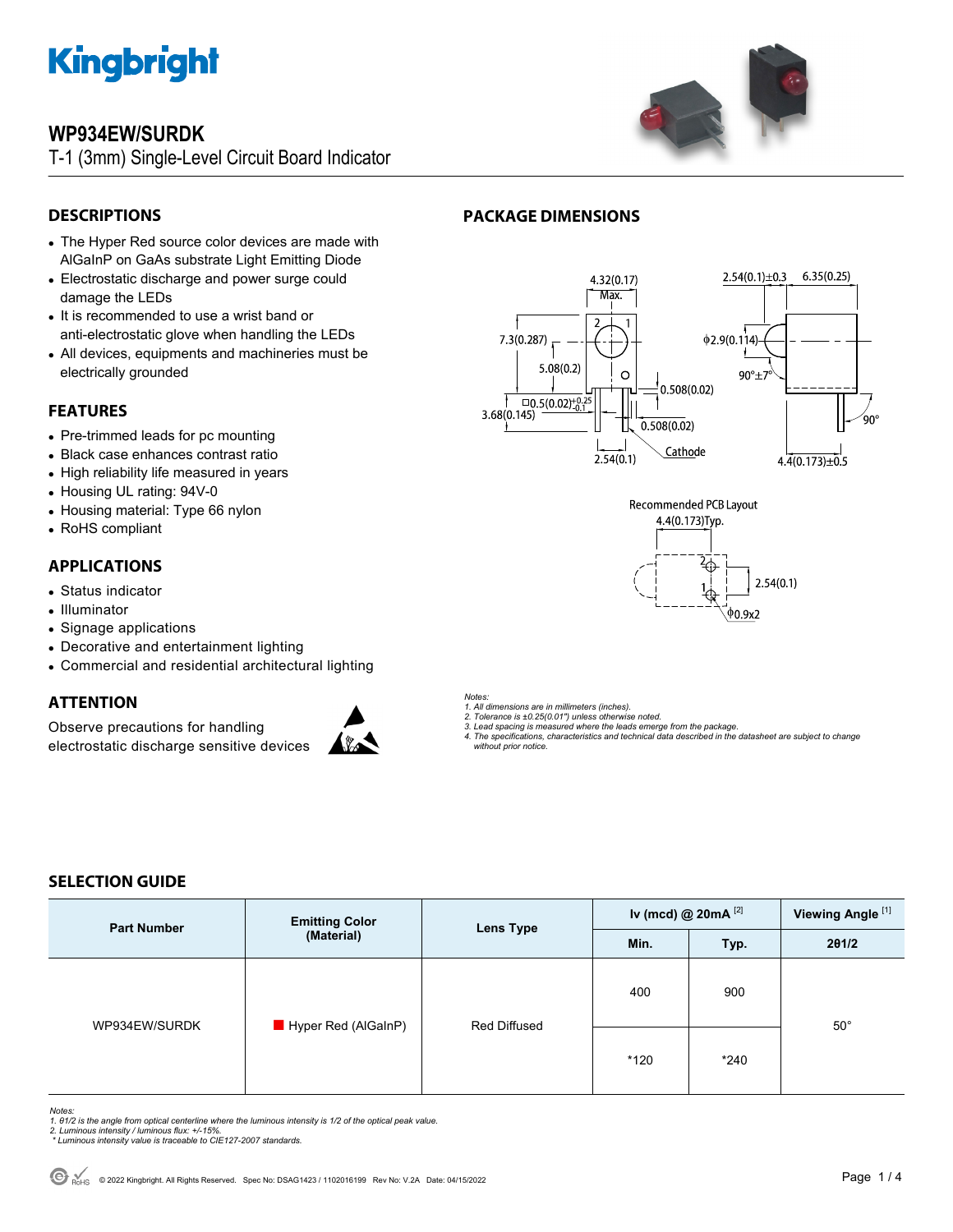# **Kingbright**

### **ELECTRICAL / OPTICAL CHARACTERISTICS at T<sub>A</sub>=25°C**

|                                                                                             | Symbol                     |                       | Value                    |                          |                       |
|---------------------------------------------------------------------------------------------|----------------------------|-----------------------|--------------------------|--------------------------|-----------------------|
| <b>Parameter</b>                                                                            |                            | <b>Emitting Color</b> | Typ.                     | Max.                     | <b>Unit</b>           |
| Wavelength at Peak Emission $I_F$ = 20mA                                                    | $\Lambda_{\rm peak}$       | Hyper Red             | 645                      | $\overline{\phantom{a}}$ | nm                    |
| Dominant Wavelength $I_F = 20 \text{mA}$                                                    | $\lambda_{\text{dom}}$ [1] | Hyper Red             | 630                      | $\overline{\phantom{a}}$ | nm                    |
| Spectral Bandwidth at 50% $\Phi$ REL MAX<br>$I_F = 20mA$                                    | Δλ                         | Hyper Red             | 28                       | $\overline{\phantom{a}}$ | nm                    |
| Capacitance                                                                                 | C                          | Hyper Red             | 35                       | $\overline{\phantom{a}}$ | pF                    |
| Forward Voltage $I_F = 20mA$                                                                | $V_F$ <sup>[2]</sup>       | Hyper Red             | 1.95                     | 2.5                      | $\vee$                |
| Reverse Current ( $V_R$ = 5V)                                                               | $I_R$                      | Hyper Red             | $\overline{\phantom{a}}$ | 10                       | μA                    |
| Temperature Coefficient of $\lambda_{\text{peak}}$<br>$I_F$ = 20mA, -10°C $\le T \le 85$ °C | $TC_{\lambda peak}$        | Hyper Red             | 0.14                     | $\overline{\phantom{0}}$ | $nm$ <sup>o</sup> $C$ |
| Temperature Coefficient of $\lambda_{\text{dom}}$<br>$I_F = 20mA$ , -10°C $\le T \le 85$ °C | $TC_{\text{Adom}}$         | Hyper Red             | 0.05                     | $\overline{\phantom{0}}$ | $nm$ <sup>o</sup> $C$ |
| Temperature Coefficient of $V_F$<br>$I_F$ = 20mA, -10°C $\leq T \leq 85$ °C                 | $TC_V$                     | Hyper Red             | $-1.9$                   | $\overline{\phantom{0}}$ | $mV$ °C               |

*Notes:* 

*1. The dominant wavelength (*λ*d) above is the setup value of the sorting machine. (Tolerance* λ*d : ±1nm. )* 

*2. Forward voltage: ±0.1V. 3. Wavelength value is traceable to CIE127-2007 standards.* 

*4. Excess driving current and / or operating temperature higher than recommended conditions may result in severe light degradation or premature failure.* 

### **ABSOLUTE MAXIMUM RATINGS at T<sub>A</sub>=25°C**

| <b>Parameter</b>                             | Symbol                  | Value               | <b>Unit</b>    |  |
|----------------------------------------------|-------------------------|---------------------|----------------|--|
| Power Dissipation                            | $P_D$                   | 75                  | mW             |  |
| Reverse Voltage                              | $V_R$                   | 5                   | $\vee$         |  |
| Junction Temperature                         | $T_j$                   | 115                 | $^{\circ}$ C   |  |
| <b>Operating Temperature</b>                 | $T_{op}$                | $-40$ To $+85$      | $^{\circ}C$    |  |
| Storage Temperature                          | $T_{\text{stg}}$        | $-40$ To $+85$      | $^{\circ}C$    |  |
| DC Forward Current                           | IF.                     | 30                  | mA             |  |
| Peak Forward Current                         | $I_{FM}$ <sup>[1]</sup> | 185                 | mA             |  |
| Electrostatic Discharge Threshold (HBM)      |                         | 3000                | $\vee$         |  |
| Thermal Resistance (Junction / Ambient)      | $R_{th}$ ja $^{[2]}$    | 670                 | $\degree$ C/W  |  |
| Thermal Resistance (Junction / Solder point) | $R_{th}$ JS $^{[2]}$    | 440                 | $^{\circ}$ C/W |  |
| Lead Solder Temperature <sup>[3]</sup>       |                         | 260°C For 3 Seconds |                |  |
| Lead Solder Temperature <sup>[4]</sup>       |                         | 260°C For 5 Seconds |                |  |

Notes:<br>1. 1/10 Duty Cycle, 0.1ms Pulse Width.<br>2. R<sub>in JA</sub> ,R<sub>in JS</sub> Results from mounting on PC board FR4 (pad size ≥ 16 mm<sup>2</sup> per pad).<br>3. 2mm below package base.<br>4. Smlative humidity levels maintained between 40% and 60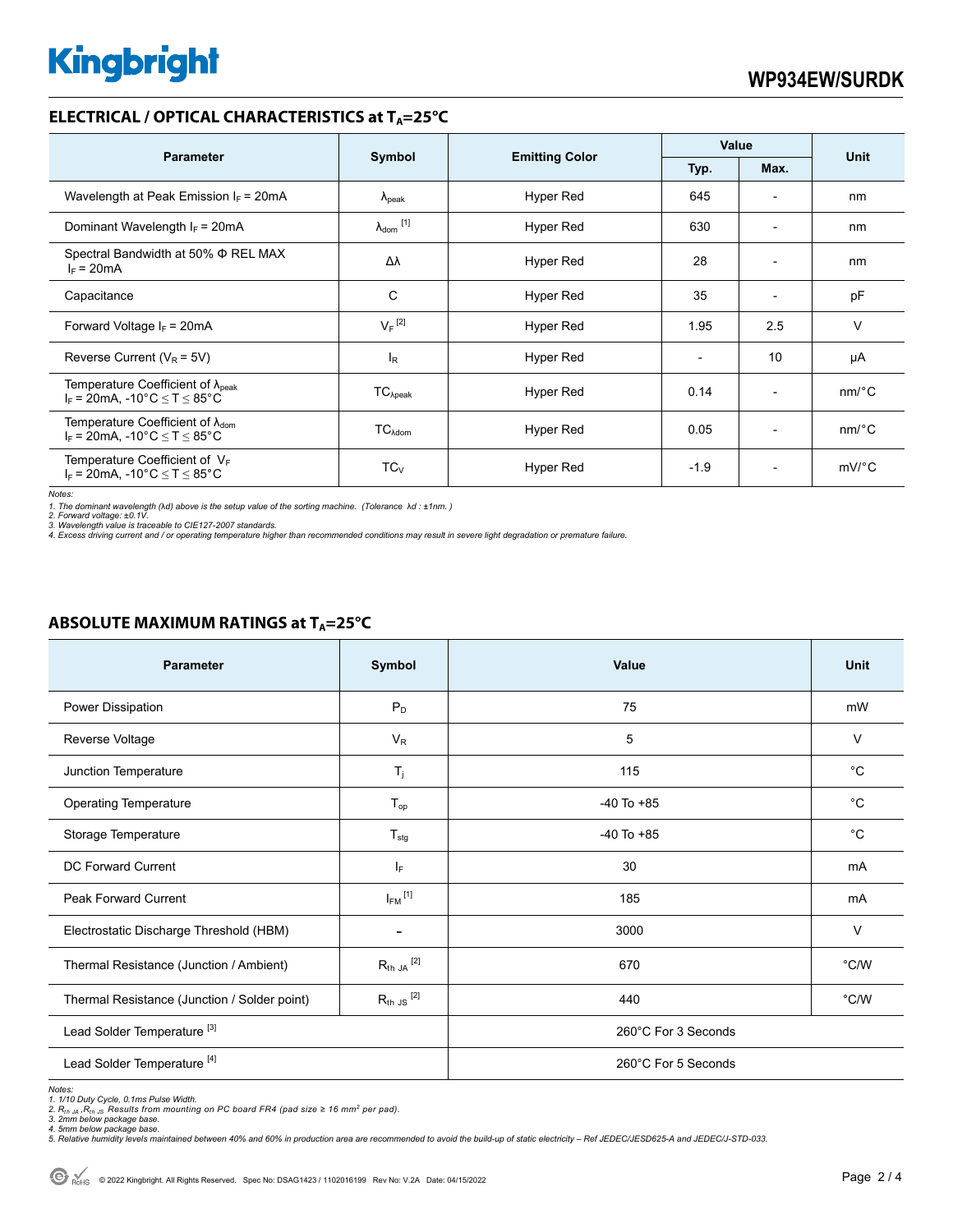# **Kingbright**

# **WP934EW/SURDK**

### **TECHNICAL DATA**







### **HYPER RED**

Permissible forward current (mA)

Permissible forward current (mA)



-40 -20 0 20 40 60 80 100 Ambient temperature (°C)



0.0 0.5

> -40 -20 0 20 40 60 80 100 Ambient temperature (°C)

# **RECOMMENDED WAVE SOLDERING PROFILE**



### *Notes:*

- *1. Recommend pre-heat temperature of 105°C or less (as measured with a thermocouple attached to the LED pins) prior to immersion in the solder wave with a maximum solder bath temperature of 260°C*
- 
- 2. Peak wave soldering temperature between 245°C ~ 255°C for 3 sec (5 sec max).<br>3. Do not apply stress to the epoxy resin while the temperature is above 85°C.<br>4. Fixtures should not incur stress on the component when mount
- *5. SAC 305 solder alloy is recommended. 6. No more than one wave soldering pass.*
- 

### Label Outside Label Kingbright Kingbright <del>,,,,,,,,,,,,,,</del> 500pcs / Bag 10K / Box 20K / Box

## **PACKING & LABEL SPECIFICATIONS**